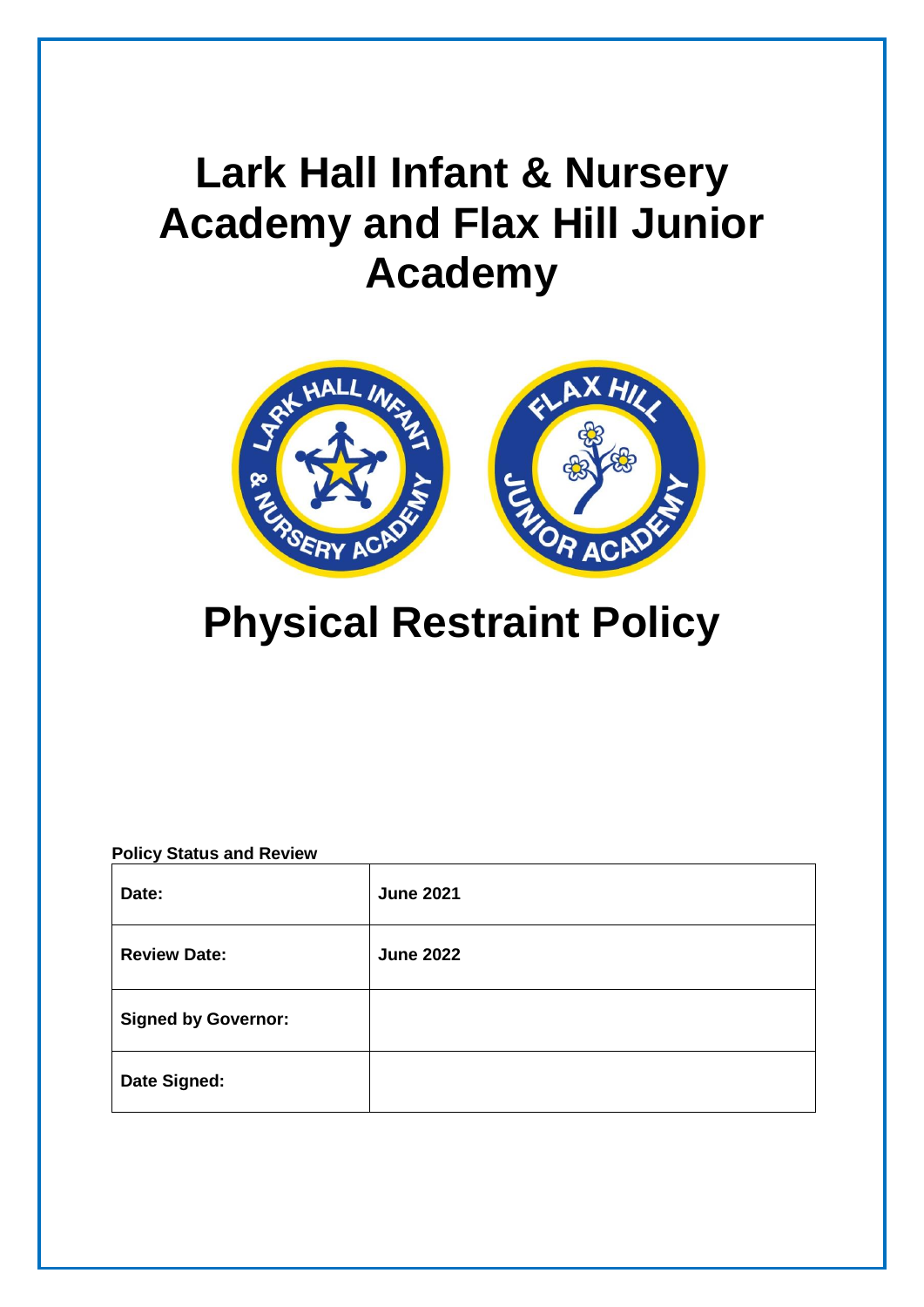#### **School Values and Policies**

The school behaviour policy outlines how staff at Mercia Primary Academy Trust schools create and maintain good order and relationships through positive approaches. These approaches are successful for the vast majority of the time. This policy on the use of restrictive physical interventions supplements the main behaviour policy. Both should be read in conjunction with the school SEN Information Report, the Health & Safety policy, and the Child Protection policy.

# **Purpose of this policy**

This policy aims to give all members of the school community clear guidance so that any physical intervention that they undertake is carried out in a way that supports the values and principles described above. In particular, it aims to describe the circumstances in which restrictive physical intervention is an appropriate response and how staff at school will fulfil their responsibilities in those circumstances.

The *Headteacher* will be responsible for ensuring that staff and parents are aware of the policy. He/she will ensure that any necessary training/awareness-raising takes place so that staff know their responsibilities.

#### **Physical touch**

The staff at Mercia Primary Academy Trust School's believe that physical touch is an essential part of human relationships. In our school, adults may well use touch to prompt, to give reassurance or to provide support in PE.

To use touch/physical support successfully, staff will adhere to the following principles. It must:

- be non-abusive, with no intention to cause pain or injury
- **•** be in the best interests of the child and others
- have a clear educational purpose (e.g. to access the curriculum or to improve social relationships)
- take account of gender issues

At our school's the Head of School is responsible for ensuring that relevant staff are aware of any pupil who finds physical touch unwelcome. Such sensitivity may arise from the pupil's cultural background, personal history, age etc.

#### **What do we mean by 'physical intervention'?**

It is helpful to distinguish between:

| <b>Definition</b>                                                                                                                                                                               | Example                                                                                                                                                                           |                                                                                                                                                                                                 |
|-------------------------------------------------------------------------------------------------------------------------------------------------------------------------------------------------|-----------------------------------------------------------------------------------------------------------------------------------------------------------------------------------|-------------------------------------------------------------------------------------------------------------------------------------------------------------------------------------------------|
| Non-restrictive physical<br>interventions. (As already<br>stated touch/physical<br>contact is a small but<br>important and natural part<br>of teacher-pupil<br>relationships in our<br>school). | Either where the child's<br>movement is not restricted<br>or where the child is held<br>supportively but such that<br>they will be released<br>immediately should they<br>so wish | For example:<br>guiding/shepherding a person<br>$\bullet$<br>from A to B<br>use of a protective helmet to<br>$\bullet$<br>prevent self-injury<br>removal of a cause of<br>$\bullet$<br>distress |
| Restrictive physical<br>interventions                                                                                                                                                           | Prevent, impede or restrict<br>movement or mobility.<br>Restraint. To use force to<br>direct.                                                                                     | For example:<br>isolating a child in a room<br>$\bullet$<br>holding a pupil<br>$\bullet$<br>blocking a person's path                                                                            |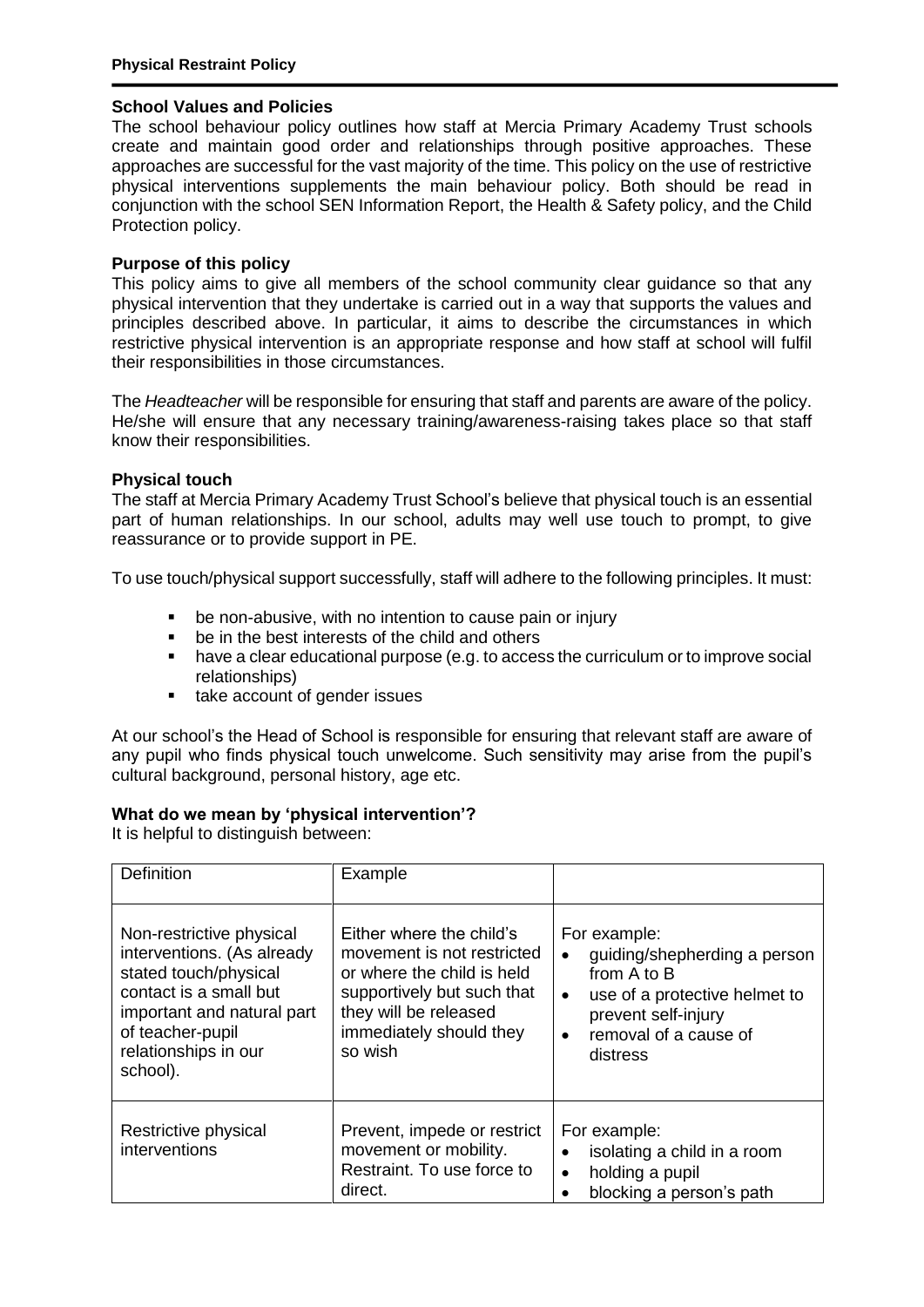|  |  | $\bullet$ | inter-positioning<br>• pushing/pulling |
|--|--|-----------|----------------------------------------|
|--|--|-----------|----------------------------------------|

and between:

| Emergency/unplanned<br>interventions | Occur in response to unforeseen events                                                                                                                                                     |
|--------------------------------------|--------------------------------------------------------------------------------------------------------------------------------------------------------------------------------------------|
| <b>Planned interventions</b>         | In which staff employ, where necessary, pre-arranged<br>strategies and methods which are based on a risk assessment<br>and recorded in an individual plan for the management of a<br>pupil |

#### **When is restrictive physical intervention permissible at Mercia Primary Academy Trust schools?**

Restrictive physical intervention is rarely used at a Mercia Primary Academy Trust school. However, it will be necessary when its aim is to prevent a pupil injuring themselves or others (For example, pupils playing in a dangerously rough manner) or to prevent them damaging property (For example, pupils throwing a heavy object at/near to expensive computer equipment). [Section 550A, DFES Circular 10/98].

Section 550A also allows the use of force 'to prevent a pupil from engaging in any behaviour prejudicial to maintaining good order and discipline'. However, the use of restrictive physical intervention for this purpose *is acceptable only in rare circumstances* at Mercia Primary Academy Trust schools.

# **Risk assessment**

The use of a restrictive physical intervention will be the outcome of a professional judgement made by staff on the basis of this school policy. It is avoided whenever possible and will not be used for staff convenience.

**Restrictive physical intervention will** *only* **be considered if other behaviour management options have proved ineffective or are judged to be inappropriate (or in an emergency situation?)**. Before deciding to intervene in this way, staff will weigh up whether the risk of not intervening is greater than the risk of intervening. Any actions will be carried out with the child's best interests at heart. Physical intervention will never be used to punish a pupil or cause pain, injury or humiliation. Guidance on this and more formal risk assessment is given in the CCES policy on risk assessment.

Staff are not expected to intervene physically against their better judgement nor are they expected to place themselves at unreasonable risk. In such circumstances, they must take steps to minimise risks. For example, by removing other pupils and calling for assistance.

#### **Who may use restrictive physical interventions?**

In this school all teachers are authorised. In addition, a list will be attached to this policy of non-teaching support staff who are also authorised. The headteacher will ensure that those on this list are aware and understand what is involved. The headteacher will review this list *termly* to ensure that it is up to date.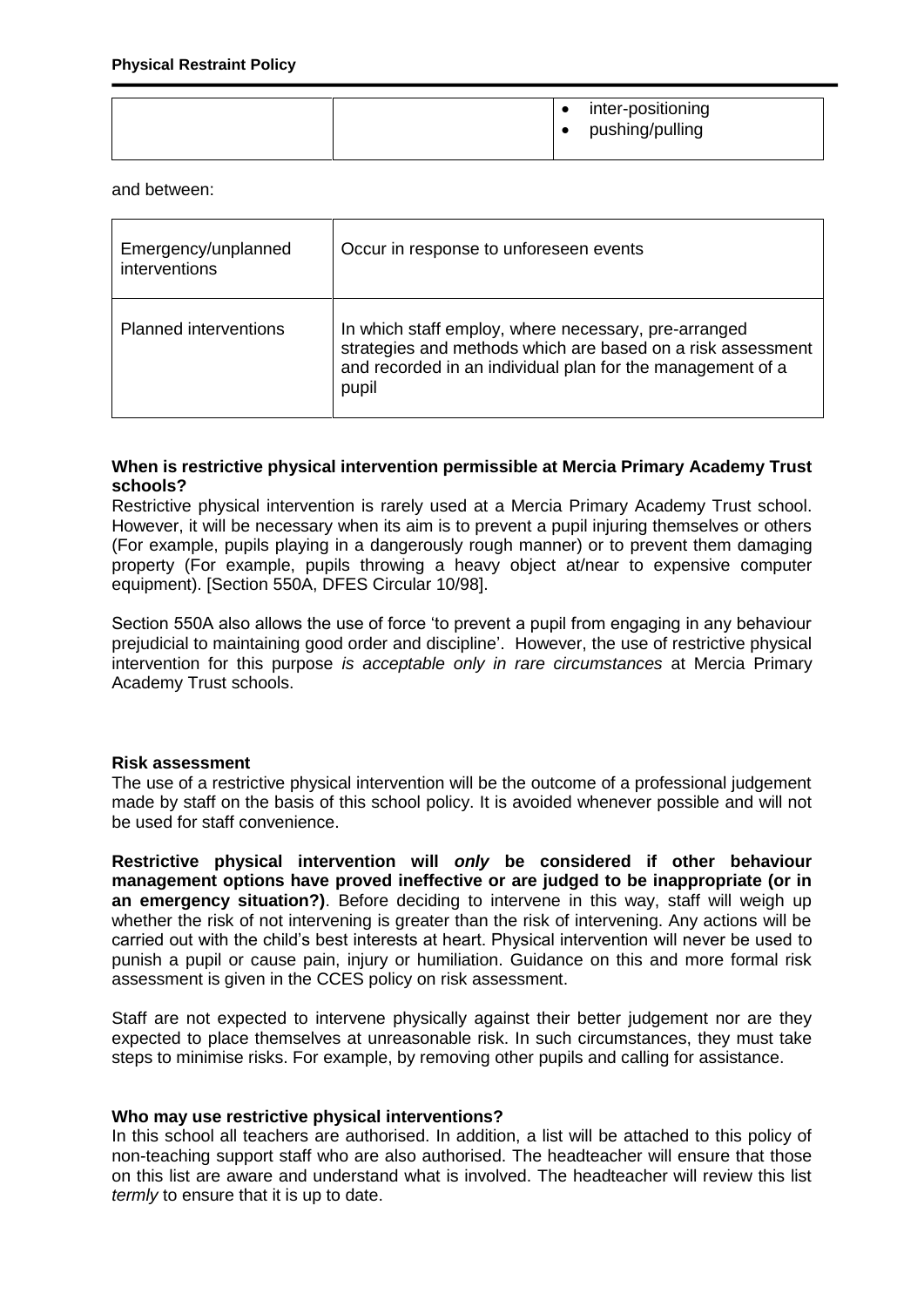*Supply staff will not be authorised to use restrictive physical interventions except if they have been specifically authorised by the headteacher.* 

*Parents and volunteers in the school are not given authorisation.* Staff from the local education authority may have their own policies about the care and control of pupils but, whilst on the premises, they will be expected to be aware of, and operate within, the policy of this school. This means that visiting staff will need to ask the headteacher for authorisation.

#### **How staff at Mercia Primary Academy Trust School might intervene**

When a restrictive physical intervention is justified, staff will use 'reasonable force'. This is the degree of force 'warranted by the situation'. It will 'be proportionate to the circumstances of the incident and the consequences it is intended to prevent'. Any force used will always be the minimum needed to achieve the desired result and for the shortest amount of time.

Staff will:

- use the minimum amount of force for the minimum amount of time;
- avoid causing pain or injury; avoid holding or putting pressure on joints;
- in general hold long bones.
- *never* hold a pupil face down on the ground or in any position that might increase the risk of suffocation.

During an incident the member of staff involved will tell the pupil that his or her behaviour may be leading to restraint. This will not be used as a threat or said in a way that could inflame the situation. Staff will not act out of anger or frustration. They will try to adopt a calm, measured approach and maintain communication with the pupil at all times.

*Examples, appropriate to the school, of acceptable restrictive physical intervention should be discussed, agreed and included here. It may also be helpful to give examples of actions that are unacceptable.*

In an emergency, staff must summon assistance*.* 

# **The place of restrictive physical intervention within broader behavioural planning**

If, through the school's special needs assessment procedures, it is determined that a restrictive physical intervention is likely to be appropriate to help a pupil make progress, a risk assessment will be carried out following the school's guidelines.

If appropriate, an individual management plan will then be drawn up for that pupil. This plan will aim to reduce the likelihood of the need for restrictive physical intervention as well as describing how such intervention will be carried out. This plan will be discussed with parents/carers. When it involves the use of a restrictive physical intervention, medical colleagues will be consulted.

Before the plan is implemented, any necessary training or guidance will be provided for the staff involved. The *headteacher* will be responsible for establishing staff needs and for organising necessary training.

#### **What to do after the use of a restrictive physical intervention**

*After the use of an unplanned restrictive physical intervention*, the following steps will be taken.

 Details of the incident will be recorded by all adults involved *immediately* on the attached form. A copy will be sent to the CCES 'Health & Safety' department.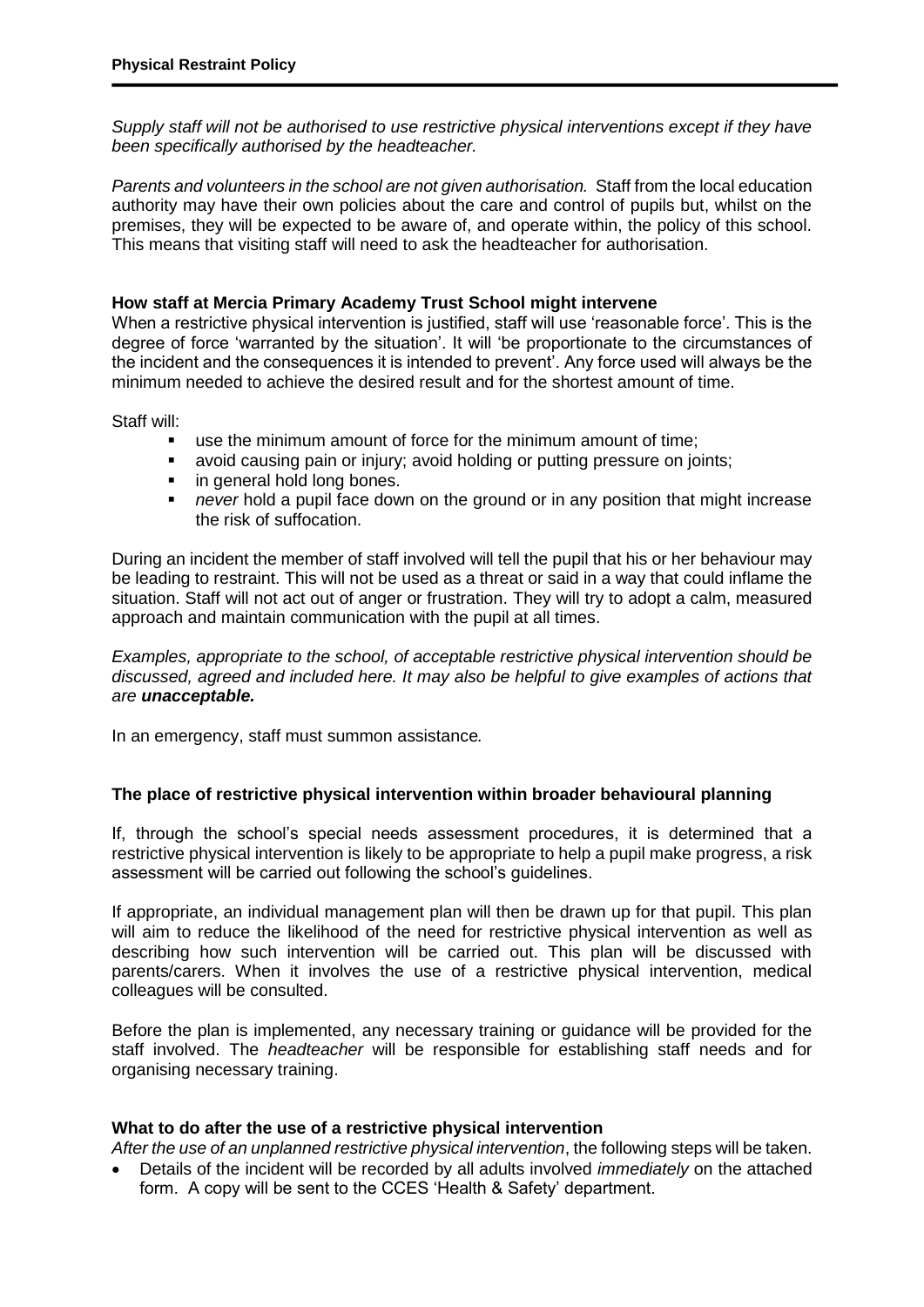- recording will be completed within 12 hours whenever possible. Staff will be offered the opportunity to seek advice from a senior colleague or professional representative when compiling their report.
- any injuries suffered by those involved will be recorded following normal school procedures.
- the headteacher will check that there is no cause for concern regarding the actions of adults involved. If it is felt that an action has 'caused or put a child at risk of significant harm' the headteacher will follow the school's child protection procedures and also inform parents/carers.
- parents/carers will be informed by *the headteacher* on the day of the incident. If this is initially done by phone, it will be followed up in writing. Parents/carers will be offered the opportunity to discuss any concerns that they may have regarding an incident.
- Support/debriefing will be available for adults and pupils who have been involved in any incident involving restrictive physical interventions. This will be provided by *headteacher.*

Arrangements for recording and informing parents in the case of a planned restrictive intervention will be followed as agreed beforehand but broadly will follow the same pattern as above.

The *headteacher* will use the records kept to analyse patterns of behaviour and so decide whether responses are being effective.

#### **Complaints procedure**

Any complaint will first be considered in the light of the school's child protection procedures, following ACPC guidance. If child protection procedures are not appropriate, the school's complaint procedures will be followed.

This information can be made available in a range of formats and languages, including Braille and large print. If this would be useful to you or someone you know, please contact your Directorate HR Unit.

*A signed copy of this document is available4 from the school office.*

#### **Version Control**

| <b>Version</b> | <b>Date</b><br><b>Approved</b> | <b>Changes</b>                  | <b>Reasons for Alterations and</b><br>signature |
|----------------|--------------------------------|---------------------------------|-------------------------------------------------|
| Jan<br>2014    |                                |                                 |                                                 |
|                | Feb 2016                       | none                            |                                                 |
|                | <b>June 2018</b>               | <b>None</b>                     |                                                 |
|                | <b>June 2019</b>               | <b>None</b>                     |                                                 |
|                | <b>June 2020</b>               | <b>None</b>                     |                                                 |
|                | November<br>2020               | Appendix 3 added<br><b>EYFS</b> | Policy also relevant to EYFS M<br><b>Booth</b>  |
|                | March                          | Added range of<br>formats       | Accessibility                                   |

**APPENDIX 1**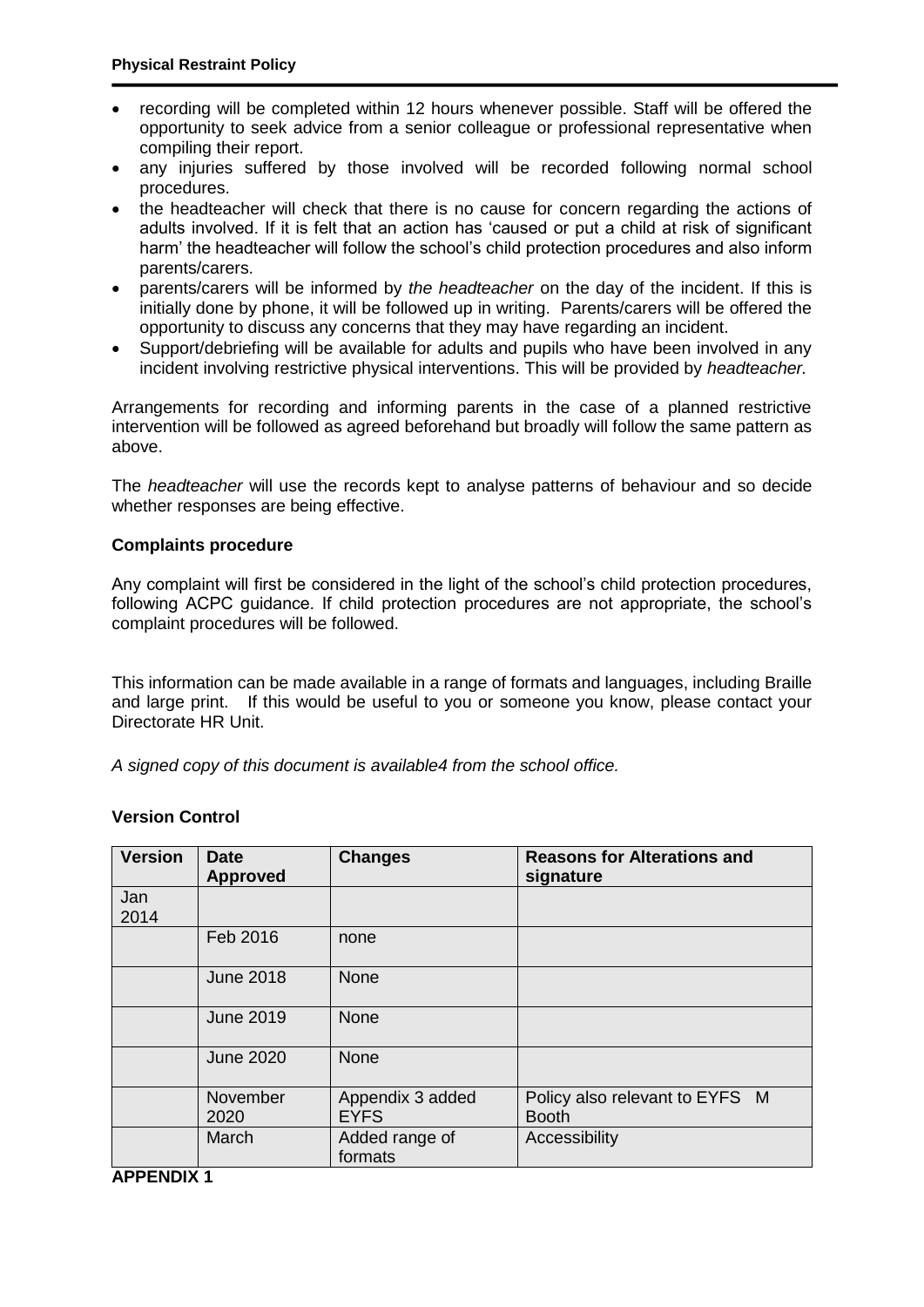# **SCHOOL POLICY FRAMEWORK**

## **INTRODUCTION**

- Staff will be informed directly if a pupil in their care has particular needs with regards to physical contact.
- A physical intervention will prevent a child gaining access to a certain area but will not enter their body space areas (for example baring a doorway). A restrictive physical intervention will invade a child's body space and will involve the child being held to prevent them damaging themselves either directly or by their position towards danger.
- All staff will have a copy of the policy and it will be referred to at inset and staff meetings.
- Parents may ask for a copy of the policy at any time.

#### WHEN RESTRICTIVE PHYSICAL INTERVENTION MAY BE USED

- When a child is in danger of hurting themselves or other pupils. Property damage is not sufficient reason to restrain a child.
- If staff have any doubt regarding a physical intervention they must seek advice.
- It is accepted that this intervention will often require a very quick risk assessment.

# WHO MAY USE RESTRICTIVE PHYSICAL INTERVENTION

Only full time teaching staff may undertake a physical intervention.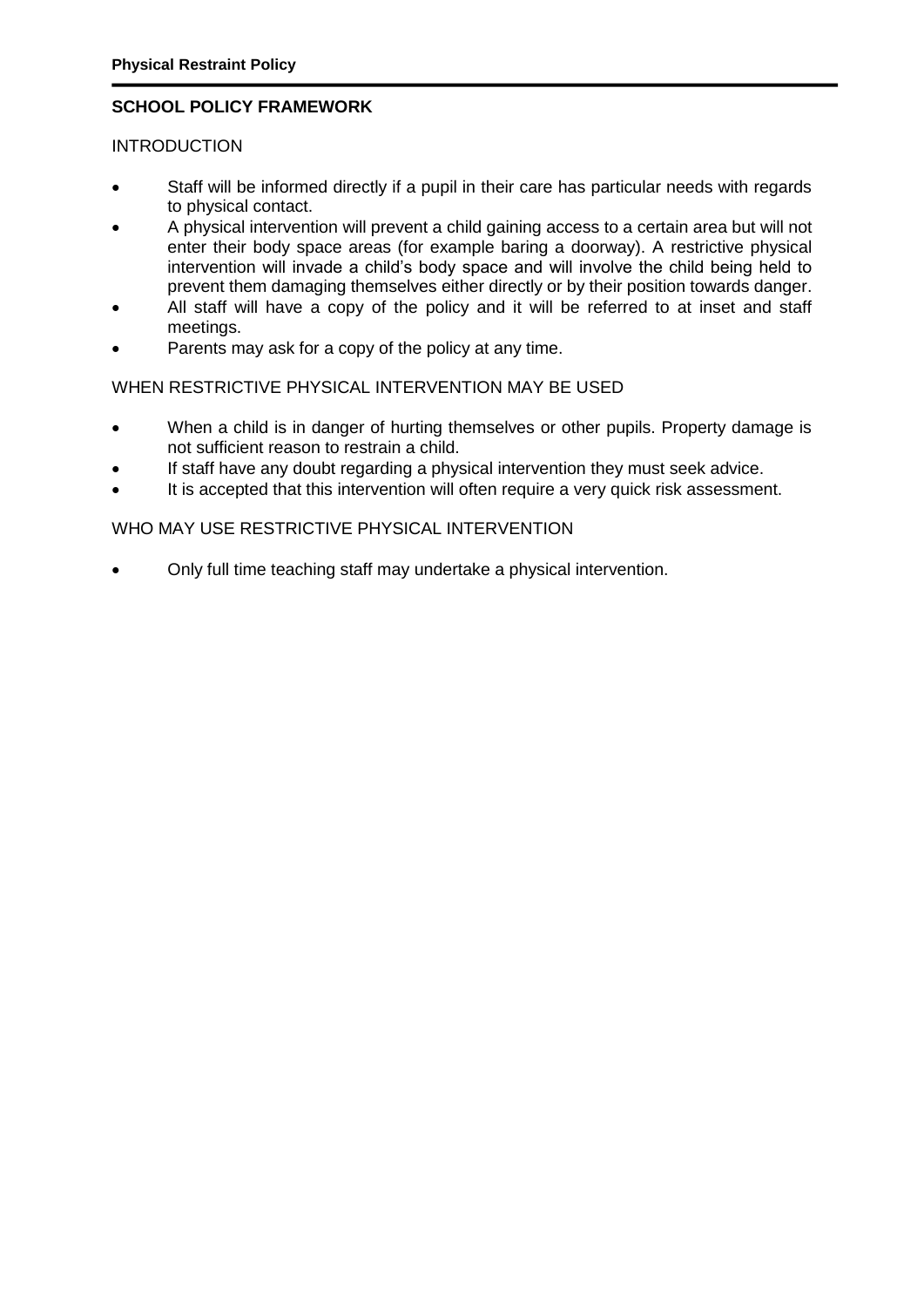# **APPENDIX 2**

Links to other relevant documents

- Circular 10/98 particularly Section 550A
- Circular 10/95. 'Protecting Children from Abuse: The Role of the Education Service'. (About to be replaced)
- Health and Safety: Managing Violence against Staff
- Risk Management in Educational Establishments
- Education Act 1996. Section 550A
- Education Act 2002. Section 275
- Joint DfES and Department of Health Guidance on the use of Restrictive Physical Interventions for Staff Working with Children and Adults who Display Extreme Behaviour in Association with Learning Disability and/or Autistic Spectrum Disorders. July 2002
- DIES Guidance on the use of restrictive physical interventions for pupils with severe behavioural difficulties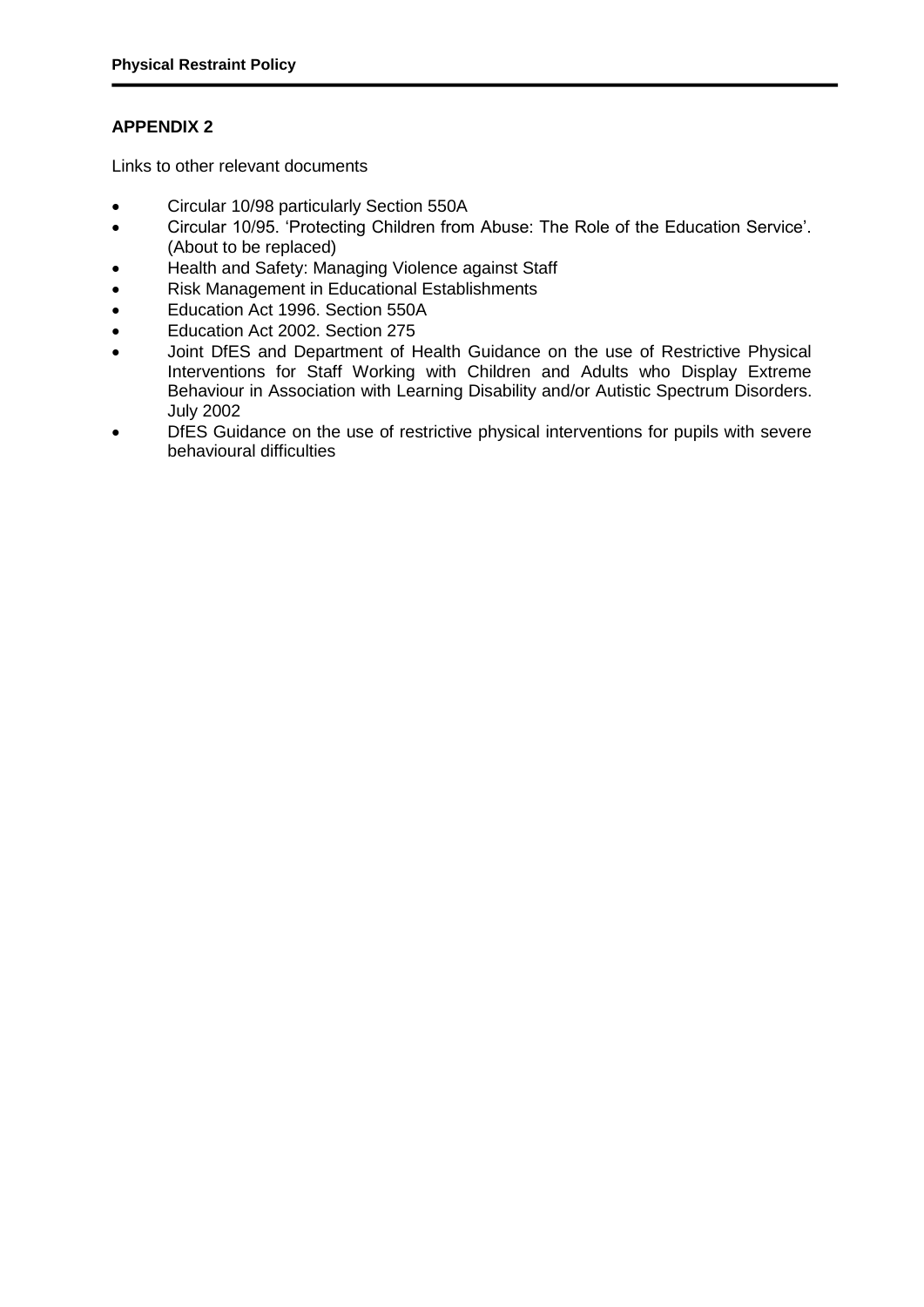# **APPENDIX 3**

# **KEY POINTS FOR TEACHERS**

#### **Physical touch**

Physical touch is an essential part of human relationships. In school, adults should feel able to use touch for professionally appropriate reasons. For example, to prompt, to give reassurance, to provide support in PE. However, any touch must:

- be non-abusive with no appearance of indecency or intention to cause pain or injury.
- be in the best interests of the child and others.
- have a clear educational purpose.
- take account of gender issues.

You **must make yourself** aware of any pupil who might find physical touch unwelcome. Such sensitivity may arise from the pupil's cultural background, personal history, age etc.

#### **Your school's policy**

On any day, you may find yourself in a situation where you have to make a snap judgment about whether to make a physical intervention or not. So it is very important that you are familiar with your school's policy on its use. **Ask for clarification and/or more advice if you feel unsure.** 

#### **Who can use restrictive physical interventions?**

Whether they are formally authorised or not, all staff have the right to use reasonable force to defend themselves and others from an attack and to prevent immediate risk of injury to themselves or others. Restrictive physical intervention can be used *in certain other circumstances* (see below) by any of the school's teachers and by other staff, *if specifically authorised by the headteacher.* 

#### **What is a restrictive physical intervention?**

The term restrictive physical intervention covers a wide range of actions that prevent, impede or restrict movement or mobility or use force to direct. For example: isolating a child in a room; holding a pupil; blocking a pupil's path; inter-positioning between pupils; pushing and/or pulling a pupil. It can be a planned or an emergency, unplanned action.

#### **In what circumstances can a restrictive physical intervention be used?**

The use of a restrictive physical intervention should be very rare. It should be avoided whenever possible and must not be used for staff convenience. It must be justifiable as 'being in the child's best interests'.

Restrictive physical intervention is allowed, and most obviously justified, when its aim is to prevent a pupil injuring themselves or others (e.g. by playing in a dangerously rough manner) or to prevent them damaging property (e.g. throwing a heavy object at/near to expensive computer equipment). [Section 550A, DFES Circular 10/98]. Such an intervention is also allowed when its aim is 'to prevent a criminal offence'.

A pupil absconding can only be restrained if they are putting themselves at significant risk by leaving school.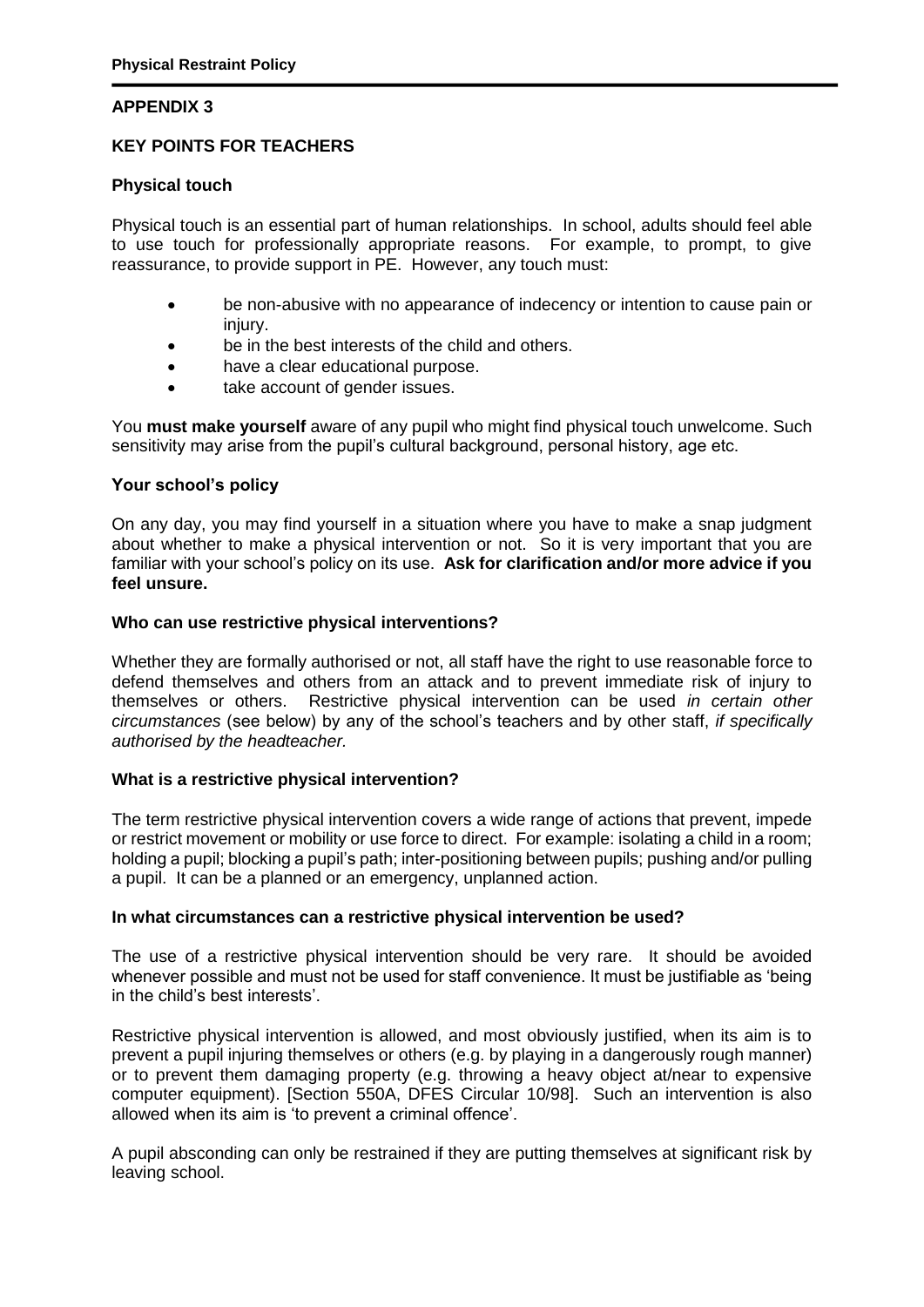Section 550A allows the use of force 'to prevent a pupil from engaging in any behaviour prejudicial to maintaining good order and discipline….'. However, **the use of force for this purpose is unlikely to be acceptable educational practice particularly with pupils in KS2 and above**. In many cases, the use of force to achieve compliance will exacerbate the problem. You should be extremely circumspect about using a physical intervention for such a reason. Most attacks on staff are triggered by a member of staff initially touching the pupil.

It is more possible with a KS1 child that limited restraint (e.g. holding a reception child's hand without significant struggle; gently holding them back - again without significant struggle) will be appropriate and acceptable. However, it is essential that such action has the *child's best interests at heart* and that it is not used simply for convenience.

The use of a restrictive physical intervention becomes increasingly inappropriate with older pupils.

# **Making a judgement about whether or not to intervene physically**

**Restrictive physical intervention should** *only* **be considered if other behaviour management options have proved ineffective or are judged to be inappropriate**. Before deciding to intervene, you should weigh up whether the risk of not intervening is greater than the risk of intervening. Any intervention should be carried out with the child's best interests at heart. Physical contact must not be used to punish a pupil or cause pain, injury or humiliation.

Guidance on this and more formal risk assessment should be given in your school policy. However, in the end, to intervene physically or not will be a professional judgment. It will be easier to make and justify that judgement if you are fully familiar with your school's policies and risk assessment procedures.

Whatever, you should not feel obliged to intervene against your better judgement. You should not place yourself at unreasonable risk. In such circumstances, you should take steps to minimise risks. For example, by removing other pupils and calling for assistance.

# **Making a plan**

If you are concerned that a situation may arise with a pupil that requires a restrictive physical intervention, you should carry out a formal risk assessment following the school's guidelines. If appropriate, an individual management plan should then be drawn up for that pupil. This plan should aim to reduce the likelihood of such a situation arising as well as how to deal with it if it does. Such a plan should be discussed with parents/carers. If it involves the use of a restrictive physical intervention, medical colleagues should be consulted. You should receive any necessary guidance or training *before* you implement such a plan.

# **What you should do in a restrictive physical intervention**

When a restrictive physical intervention is justified, you can use 'reasonable force'. This is the degree of force 'warranted by the situation'. It should 'be proportionate to the circumstances of the incident and the consequences it is intended to prevent'. Any force used should always be the minimum needed to achieve the desired result and for the shortest amount of time, (for example, it would be unacceptable forcefully to drag or pull a pupil when they had refused to leave the room).

If restrictive physical intervention is to be used, you should: use the minimum amount of force for the minimum amount of time; avoid causing pain or injury; avoid holding or putting pressure on joints; in general hold long bones. You should *never* hold a pupil face down on the ground or in any position that might increase the risk of suffocation.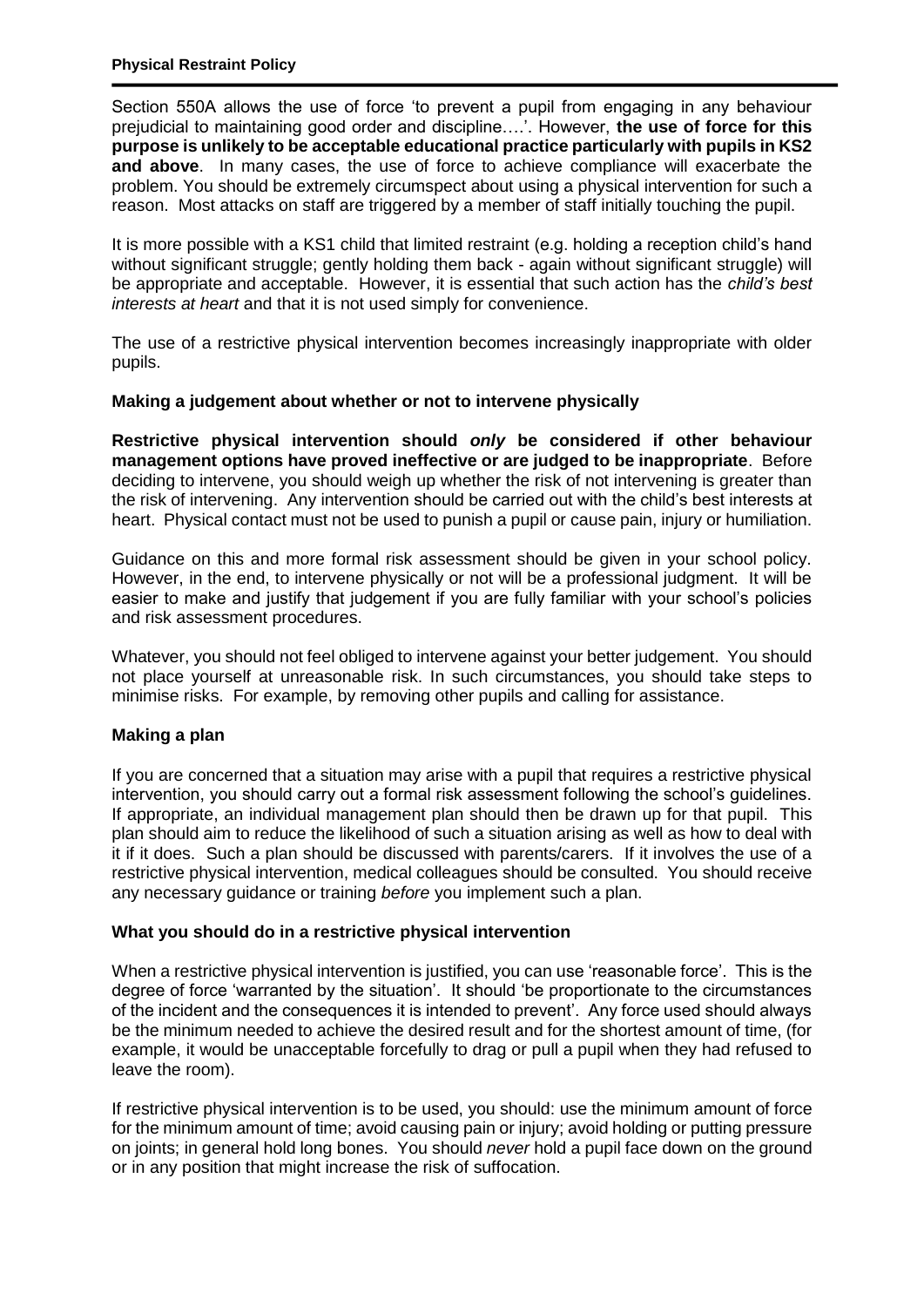During an incident you must caution the pupil that his or her behaviour may be leading to restraint but this should not be used as a threat or said in a way that would inflame the situation. You must not act out of anger or frustration. It is important to adopt a calm, measured approach and maintain communication with the pupil at all times.

You should be aware of how to summon assistance in an emergency.

# **After an incident**

All incidents of restrictive physical intervention should be reported and recorded as soon as possible, following the school procedures. Witnesses should make statements as well as the direct participants. Parents/carers should be informed, again by following the school procedures. You may wish to seek advice from your professional association.

After an incident you should seek/receive debriefing support. Similarly, the pupil involved should be given such support.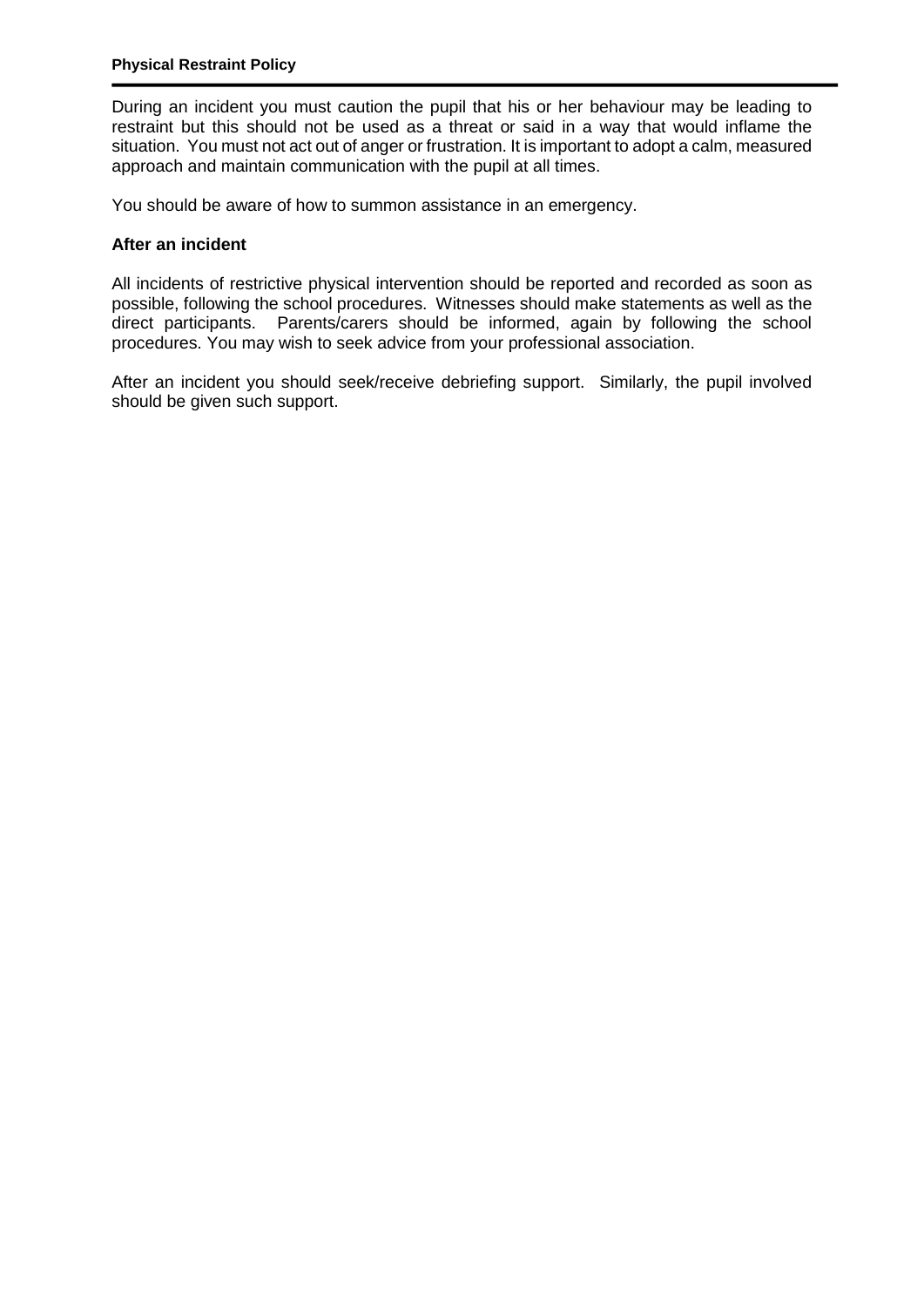# **APPENDIX 4**

**GUIDANCE ON RISK ASSESSMENT**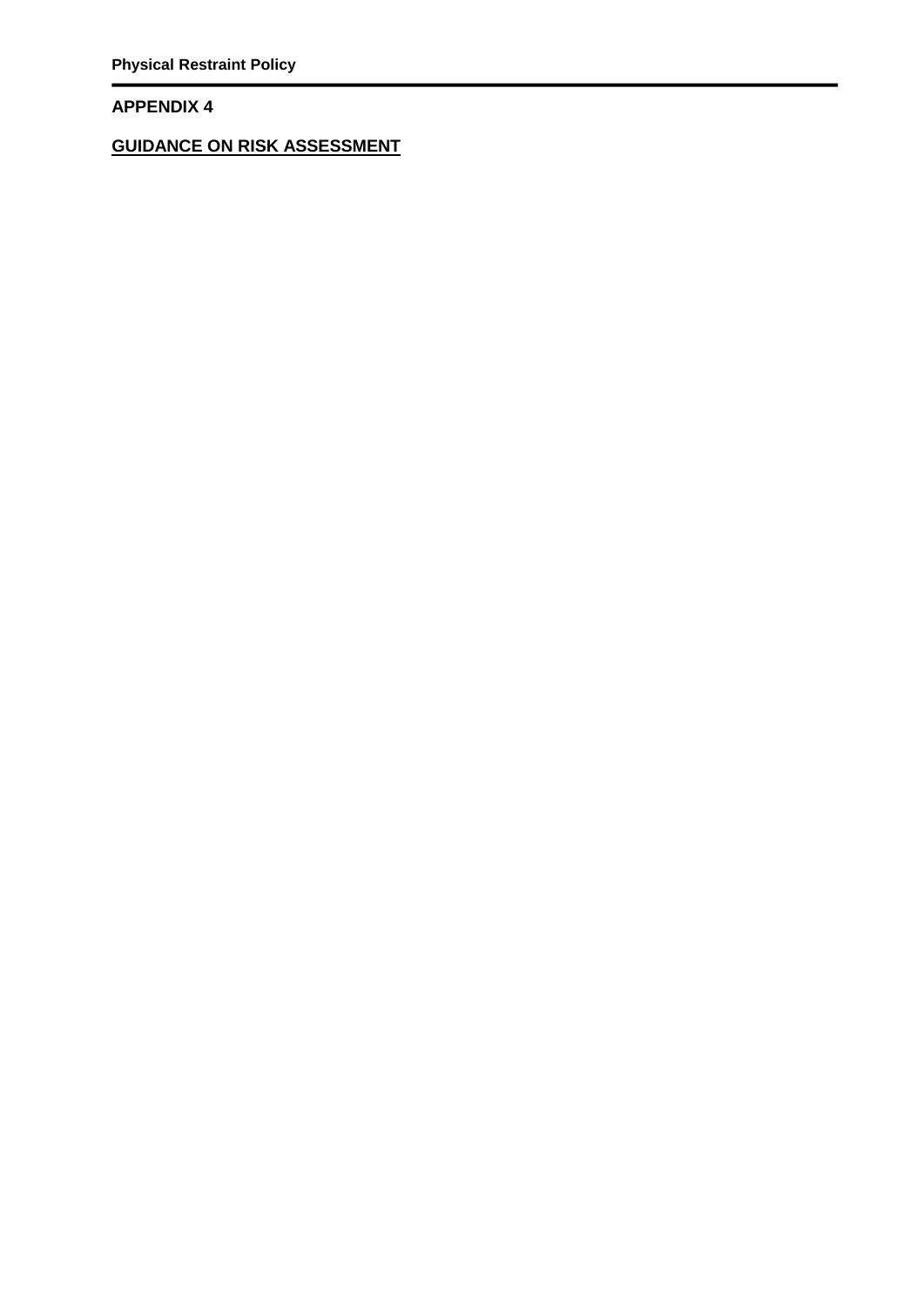#### **Physical Restraint Policy**

# **Education Service Responsibilities**

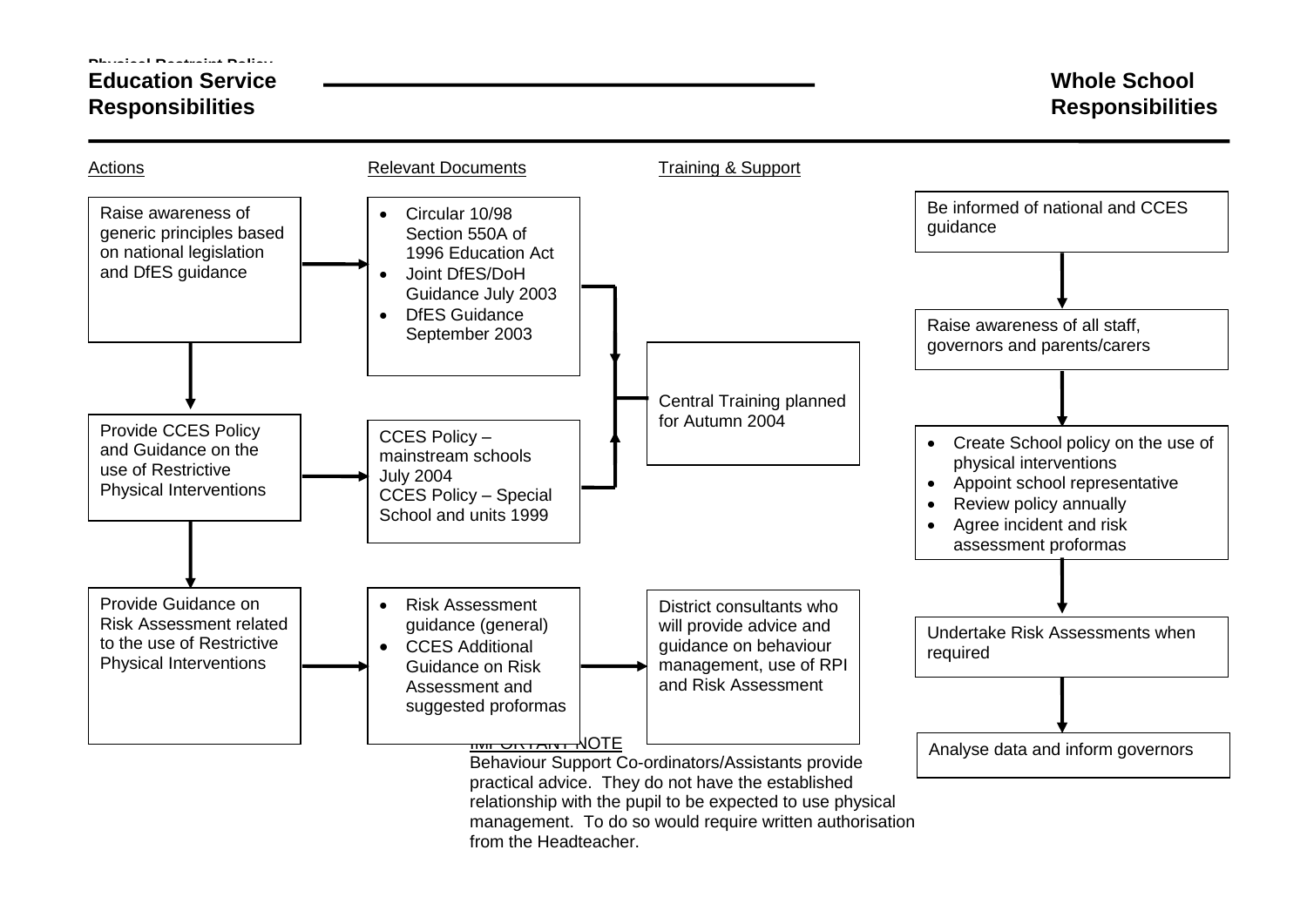#### **UNFORESEEN RISKS ~ Risk Assessment Process**

**Pupils sometimes present challenging behaviour that poses previously unforeseen risks to themselves or others**

#### **Unforeseen risk assessment and management may require rapid decision making. If so:**

- 1. Consider any risks to pupils, staff and environment.
- 2. Consider options available for management of the risks (think policies, procedures, the law).
- 3. Remember that the use of unplanned physical intervention carries a higher risk than that of planned physical intervention (risks include – injury to self/pupil; disciplinary procedures; litigation). Avoid if at all possible.
- 4. Take reasonable action to support and safeguard people you work with (Duty of Care).
- 5. Report and record risks presented, decisions made and actions taken (see incident form).
- 6. Decide if the risk is likely to recur. If so refer for risk assessment and management.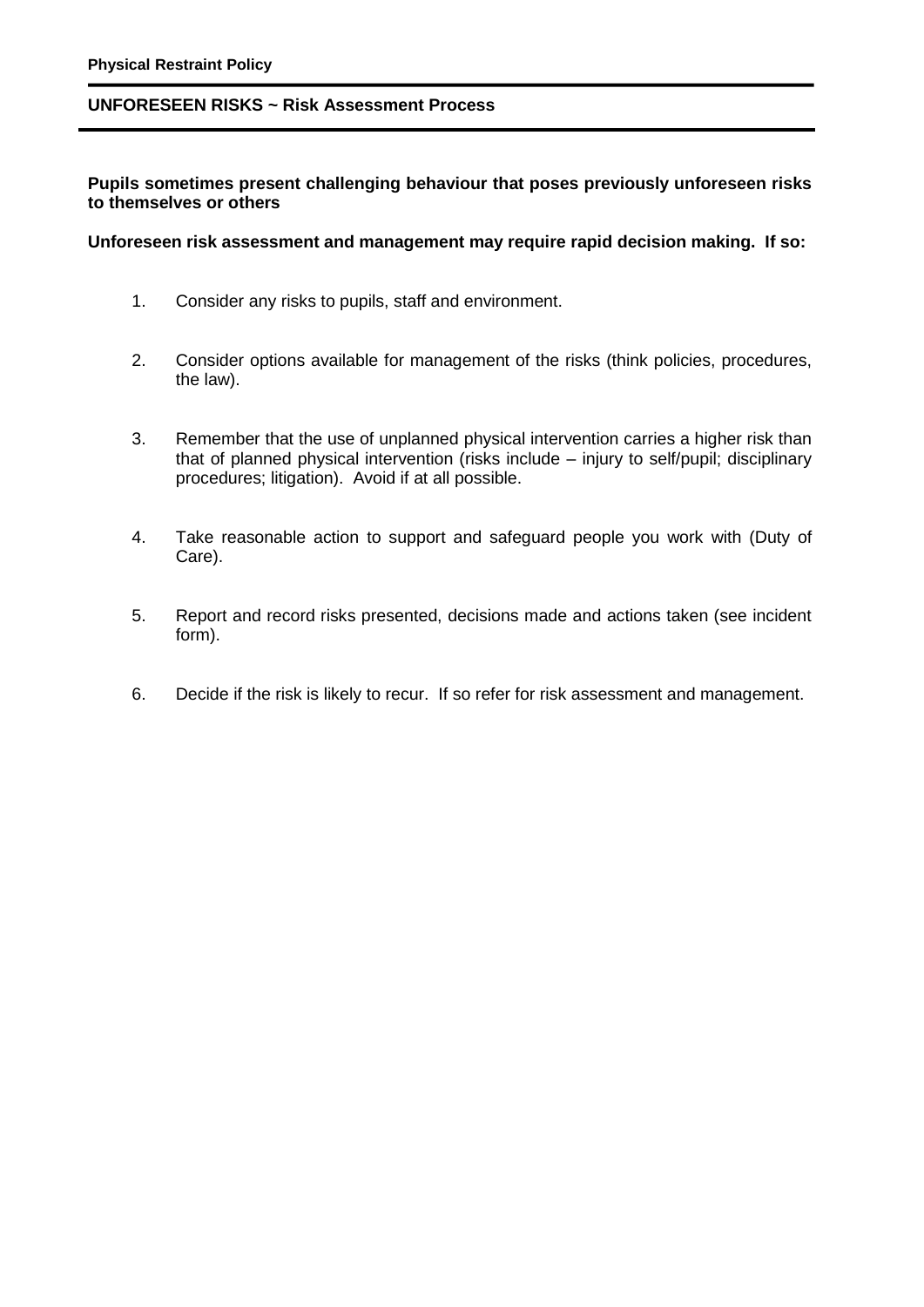# **FORESEEN RISKS ~ Risk Assessment Process**

**Where risks are foreseen, they should be examined and decisions made about strategies to reduce and manage them.**

#### **SEE RISK ASSESSMENT PROFORMA FOR ADDITIONAL GUIDANCE**

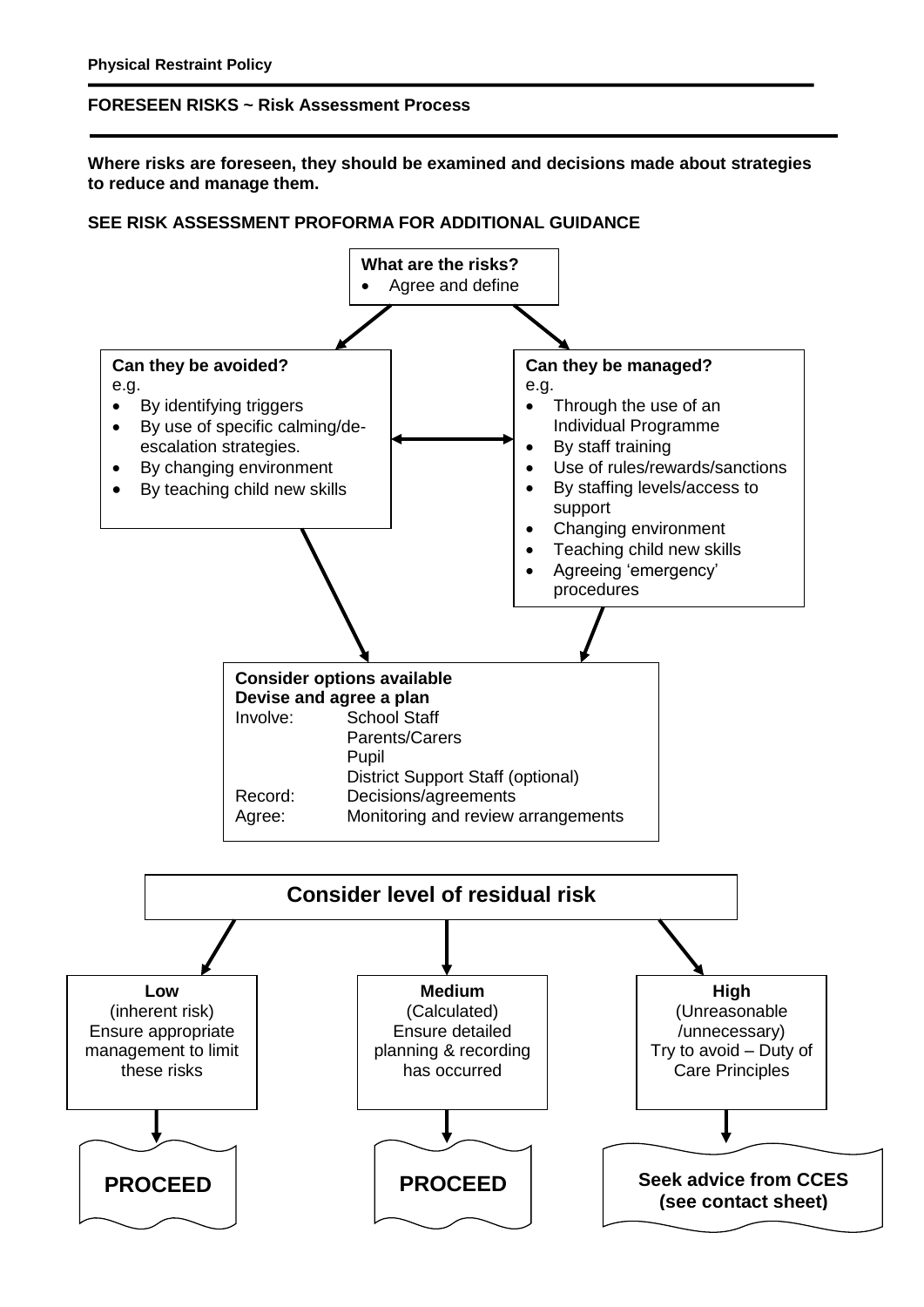**Using a restrictive intervenions carries increased risks. Use is also covered by legal guidance and DfES advice. Questions to consider BEFORE using a Restrictive Physical Intervention (RPI):**

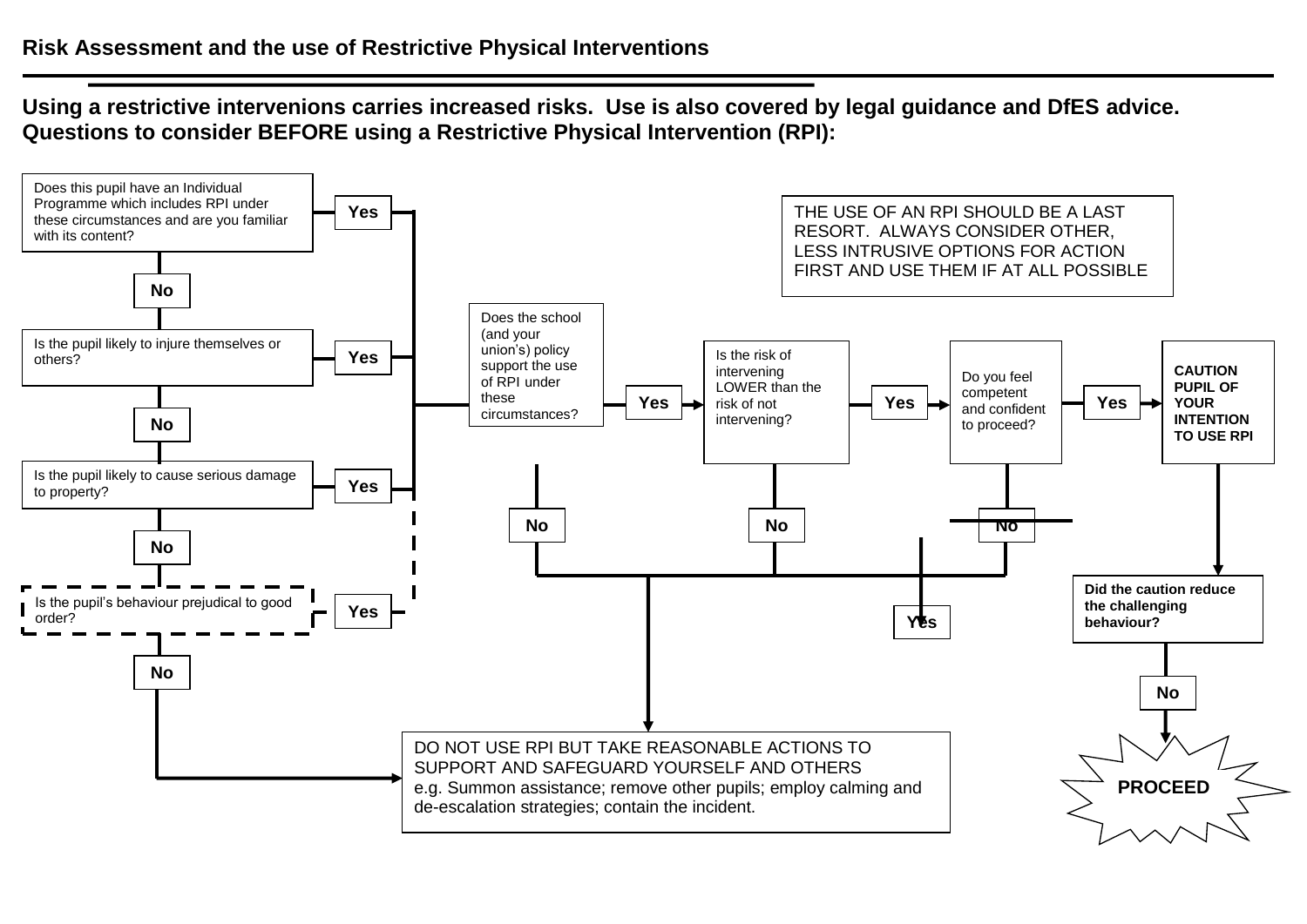#### **Actions to take after the use of RPI**

# **After using a Restrictive Physical Intervention, the following actions should be taken. Actions to take after the use of RPI**

- 1. Inform others
	- > Headteacher/SMT
	- > Parents/Carers
	- Union
- 2. Record what happened
	- Risks presented
	- > Decisions made
	- $\blacktriangleright$  Actions taken
	- Effects of actions
- 3. Seek post-incident support
	- > For self
	- $\blacktriangleright$  Pupil
	- > Others
- 4. Repair and rebuild relationships which may have been affected during the incident.
- 5. Initiate/carry out a Risk Assessment.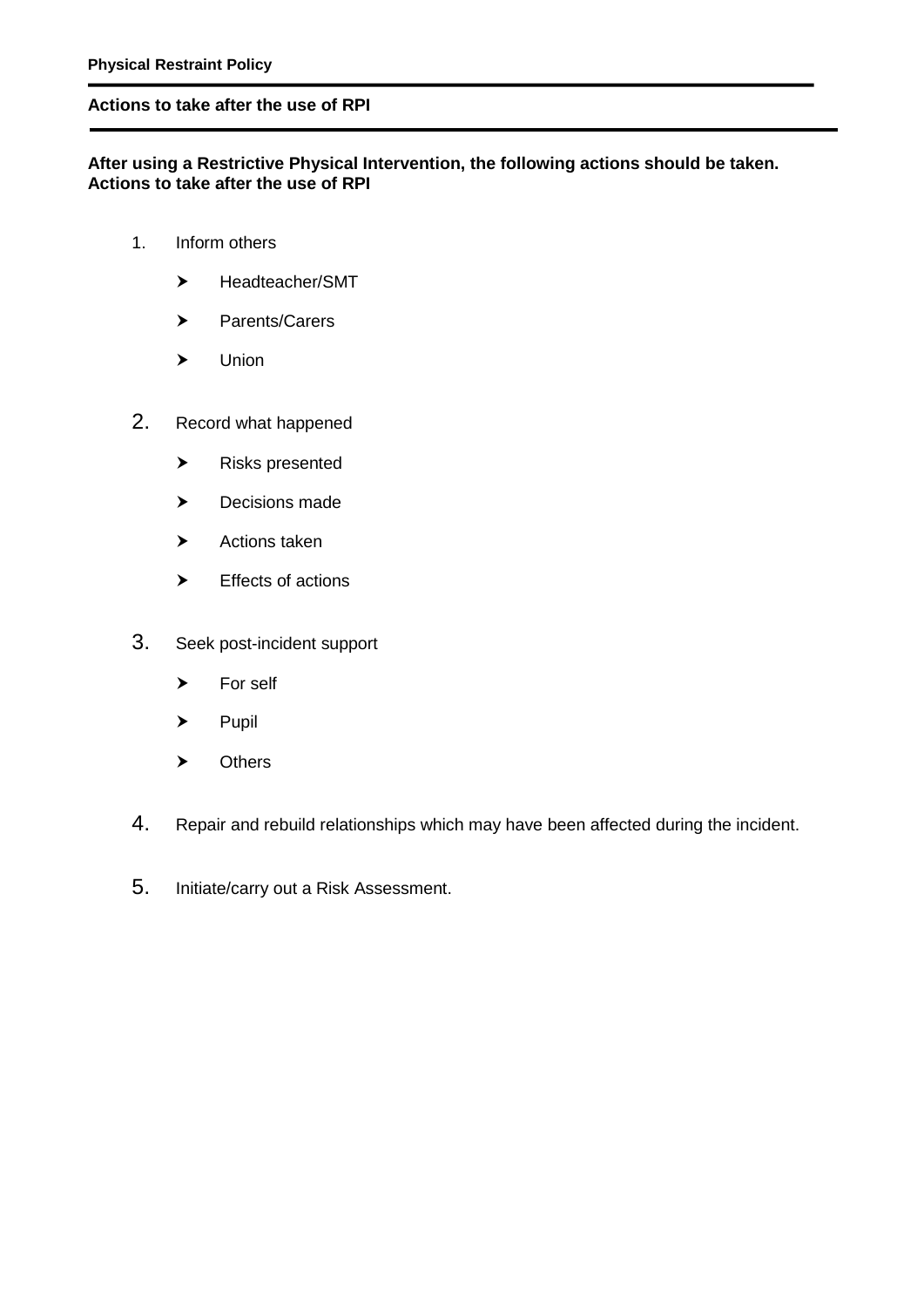# **Risk Assessment Proforma**

| Pupil Name: | Date of Birth: | Age: |
|-------------|----------------|------|
|             |                |      |

**Nature of Behaviour:** (What? When? How?)

**Frequency:** (Be specific. Support with available data)

|                            | Nature of risk | Degree of risk*                |                             |                                 |
|----------------------------|----------------|--------------------------------|-----------------------------|---------------------------------|
|                            |                | Severity<br><b>Intensity A</b> | Frequency /<br>likelihood B | Overall<br>level of risk<br>AxB |
| To the pupil               |                |                                |                             |                                 |
| To others<br>(specify who) |                |                                |                             |                                 |
| Property                   |                |                                |                             |                                 |

(Reference Policy document) Either rate: \* Low (L) Med (M) High (H) or use CCES numerical ratings (see over)

# **Risk Reduction Options**

Are the following in place?

|                                               | Information attached |
|-----------------------------------------------|----------------------|
| Individual Behaviour Plan or Pastoral Support |                      |
| Plan                                          |                      |
| <b>Staff Training / Information</b>           |                      |
| Staffing / access to support                  |                      |

| <b>Options</b> | <b>Benefits</b> | <b>Drawbacks</b> |
|----------------|-----------------|------------------|
|                |                 |                  |
|                |                 |                  |
|                |                 |                  |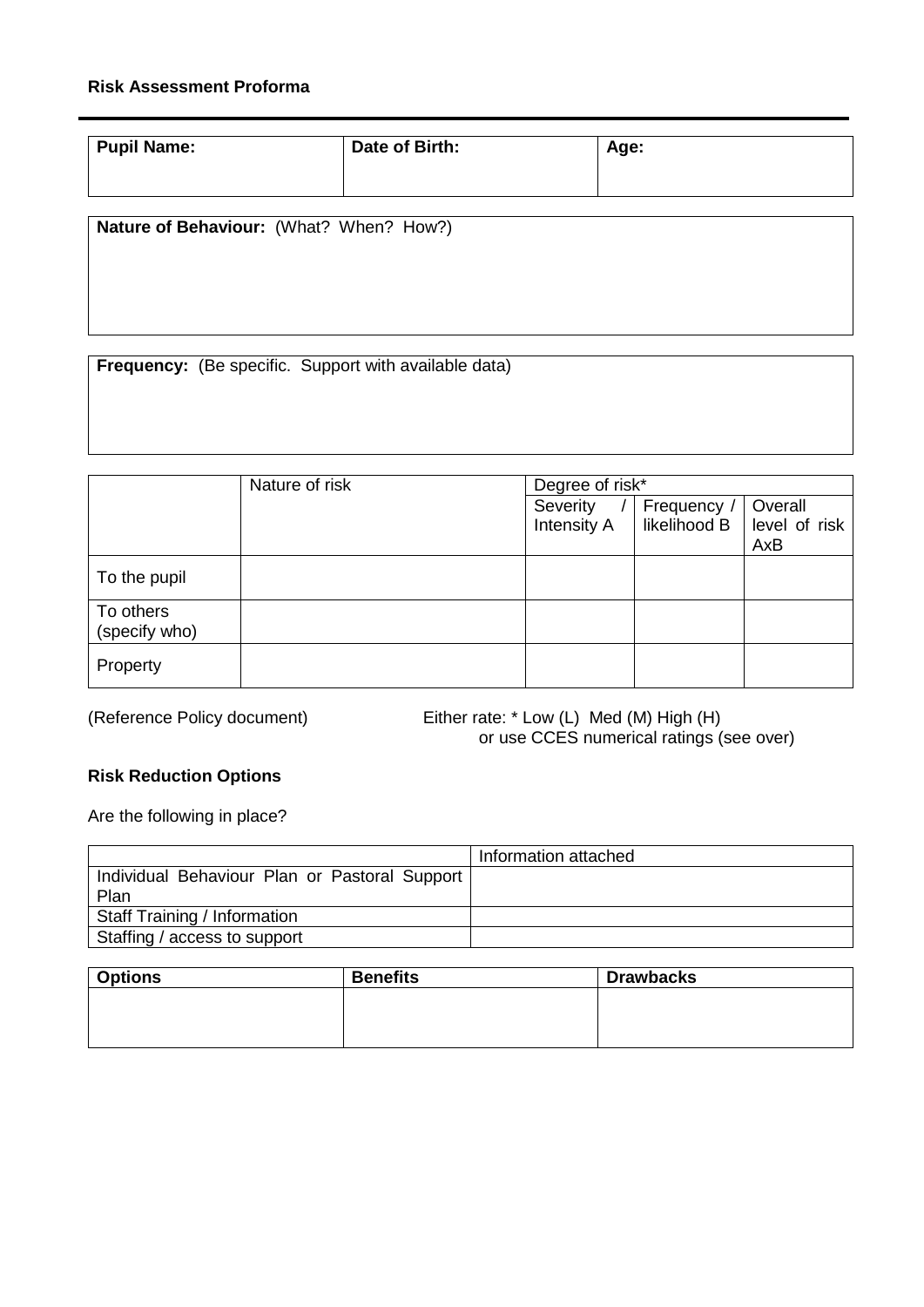# **Agreed strategies, actions and procedures for managing risks**

| By whom? |
|----------|
|          |
|          |
|          |
|          |
|          |

# **STOP! Are the strategies REASONABLE and PROPORTIONATE to the risks presented by the behaviour?**

# **Level of Residual Risk (i.e. after risk reduction options have been agreed)**

|                            | Nature of risk | Degree of risk* |              |               |
|----------------------------|----------------|-----------------|--------------|---------------|
|                            |                | Severity        | Frequency /  | Overall       |
|                            |                | Intensity A     | likelihood B | level of risk |
|                            |                |                 |              | AxB           |
| To the pupil               |                |                 |              |               |
| To others<br>(specify who) |                |                 |              |               |
| Property                   |                |                 |              |               |

#### Either rate: \* Low (L) Med (M) High (H) or use CCES numerical ratings (below)

| Low                                                      | Medium                                                 | High                                                                         |  |
|----------------------------------------------------------|--------------------------------------------------------|------------------------------------------------------------------------------|--|
| (Inherent / acceptable risk)                             | (Calculated)                                           | (Unreasonable / unacceptable)                                                |  |
| Ensure<br>appropriate<br>management to limit these risks | Ensure detailed planning and<br>recording has occurred | Try to avoid $-$ Duty of care<br>principle - Seek advice from<br><b>CCES</b> |  |

Review date:

Consultation and agreement:

|                  | <b>Staff</b> |  |
|------------------|--------------|--|
| <b>Consulted</b> |              |  |
| <b>Agreed</b>    |              |  |

CCES Numerical Rating:

| Hazard Ratings<br>(A) | $1 =$ Minor                 | Likelihood<br>(B) | 2=Unlikely      |                    | Priority | $12-30=High$  |
|-----------------------|-----------------------------|-------------------|-----------------|--------------------|----------|---------------|
|                       | Iniurv<br>2=Major<br>Injury |                   | 4=Occasion<br>a | <b>Risk</b><br>(C) |          | 6-12=Medium   |
|                       | 5=Death                     |                   | 6=Probable      |                    |          | $2 - 4 = Low$ |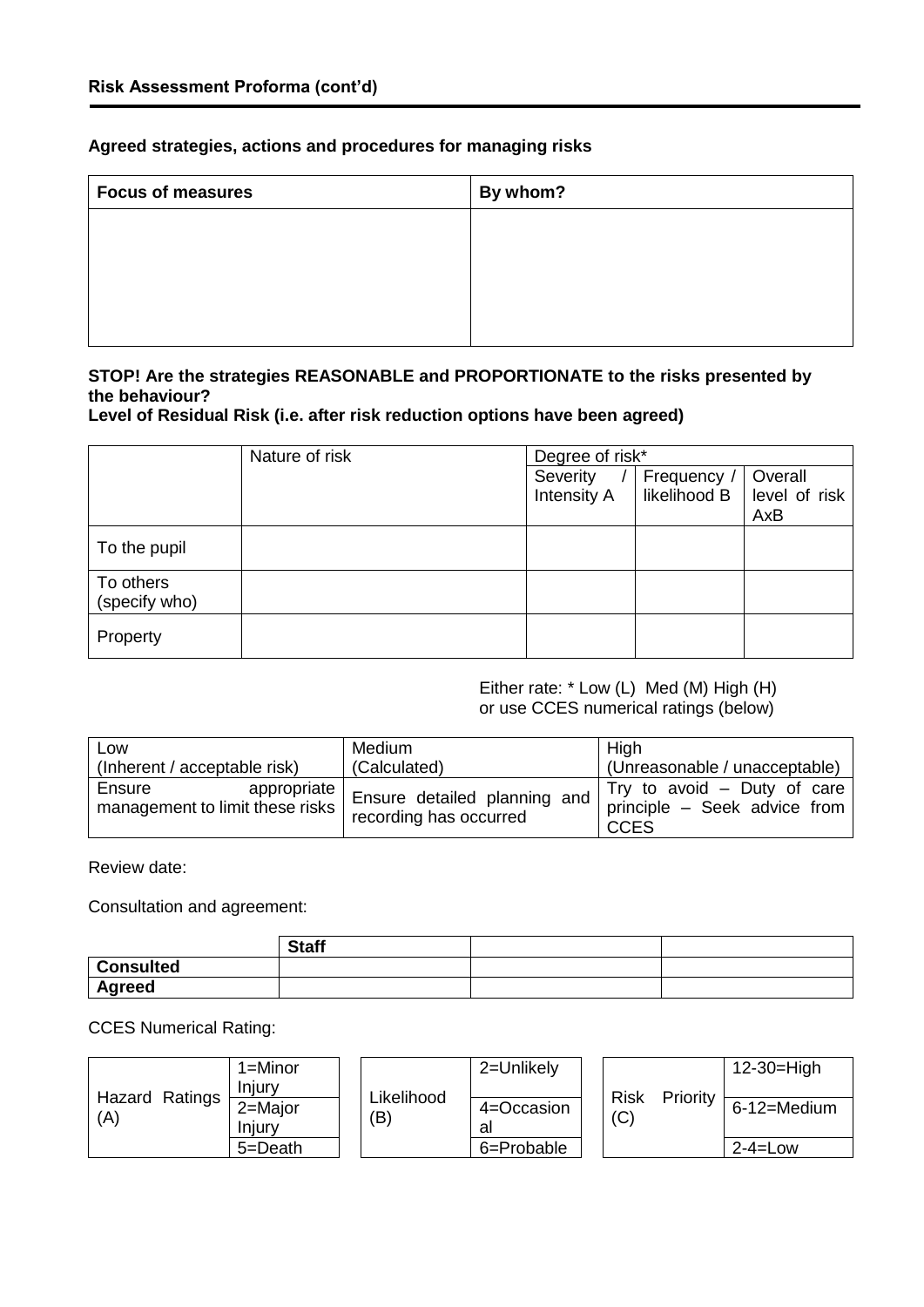|                                                                                                                                                                       |                                   | <b>SCHOOL</b>                                                                            |                |                            |        |
|-----------------------------------------------------------------------------------------------------------------------------------------------------------------------|-----------------------------------|------------------------------------------------------------------------------------------|----------------|----------------------------|--------|
|                                                                                                                                                                       |                                   | <b>INCIDENT FORM - USE OF PHYSICAL INTERVENTION</b>                                      |                |                            |        |
| <b>1. GENERAL DETAILS</b>                                                                                                                                             |                                   |                                                                                          |                |                            |        |
| CLASS:                                                                                                                                                                |                                   | TERM:                                                                                    | <b>NUMBER:</b> | DATE:                      |        |
|                                                                                                                                                                       | NAME(S) OF PUPILS INVOLVED:       |                                                                                          |                |                            |        |
| LOCATION:<br>WITNESSED BY:<br><b>Pupils:</b>                                                                                                                          |                                   | <b>Adults:</b>                                                                           |                | TIME:                      |        |
|                                                                                                                                                                       | <b>STAFF WRITING THIS REPORT:</b> |                                                                                          |                |                            |        |
| <b>FORM RETURNED:</b>                                                                                                                                                 |                                   | REPORTED TO HEAD/DEPUTY (DELETE):                                                        |                | (Date/time)<br>(Date/time) |        |
| <b>SCRIPTION OF THE INCIDENT (WHAT HAPPENED?)</b>                                                                                                                     |                                   |                                                                                          |                |                            |        |
| as involved? Focus of incident                                                                                                                                        |                                   | Nature of incident                                                                       |                | <b>Effects</b>             |        |
| b pupil                                                                                                                                                               | $\Box$                            | Verbal abuse/outburst                                                                    | $\Box$         | <b>Disruption</b>          | $\Box$ |
| b adult                                                                                                                                                               | □                                 | Threatened violence                                                                      | $\Box$         | Distress to self (pupil)   | □      |
| arm                                                                                                                                                                   | ப                                 | Risk of injury                                                                           | □              | Distress to others         | $\Box$ |
| ge to property/equipment                                                                                                                                              | □                                 | Physical abuse/attack                                                                    | □              | Injury                     | □      |
| edents (What lead up to the incident):                                                                                                                                |                                   |                                                                                          |                |                            |        |
| lour:                                                                                                                                                                 |                                   |                                                                                          |                |                            |        |
| taken to manage/de-escalate the behaviour prior to use of physical intervention:                                                                                      |                                   |                                                                                          |                |                            |        |
|                                                                                                                                                                       |                                   |                                                                                          |                |                            |        |
| ption of the physical intervention used:                                                                                                                              |                                   |                                                                                          |                |                            |        |
|                                                                                                                                                                       |                                   | Was this a planned (IBP)/unplanned intervention? (delete as appropriate)                 |                |                            |        |
| Duration of physical intervention:                                                                                                                                    |                                   |                                                                                          |                |                            |        |
|                                                                                                                                                                       |                                   | Was anyone injured? YES/NO If YES, give details of injury and any medical support given: |                |                            |        |
| <b>NSEQUENCES</b>                                                                                                                                                     |                                   |                                                                                          |                |                            |        |
| ht reported to Headteacher/Deputy/Other member of SMT (specify)__________________<br>s Contacted – Phone/Letter □ Time: ______________ By Whom: _____________________ |                                   |                                                                                          |                |                            |        |
| pol/Class Sanctions:                                                                                                                                                  |                                   |                                                                                          |                |                            |        |
| ion □ Date: _________________                                                                                                                                         |                                   |                                                                                          |                |                            |        |
|                                                                                                                                                                       |                                   |                                                                                          |                |                            |        |
| nt/Incident form/book                                                                                                                                                 |                                   | Health and safety form/book<br>$\Box$                                                    |                | $\Box$                     |        |
| recording (specify)                                                                                                                                                   |                                   | Other notification<br>□                                                                  |                | $\Box$                     |        |
|                                                                                                                                                                       |                                   |                                                                                          |                |                            |        |
|                                                                                                                                                                       |                                   | (Member(s) of Staff)                                                                     |                |                            |        |
|                                                                                                                                                                       |                                   |                                                                                          |                |                            |        |